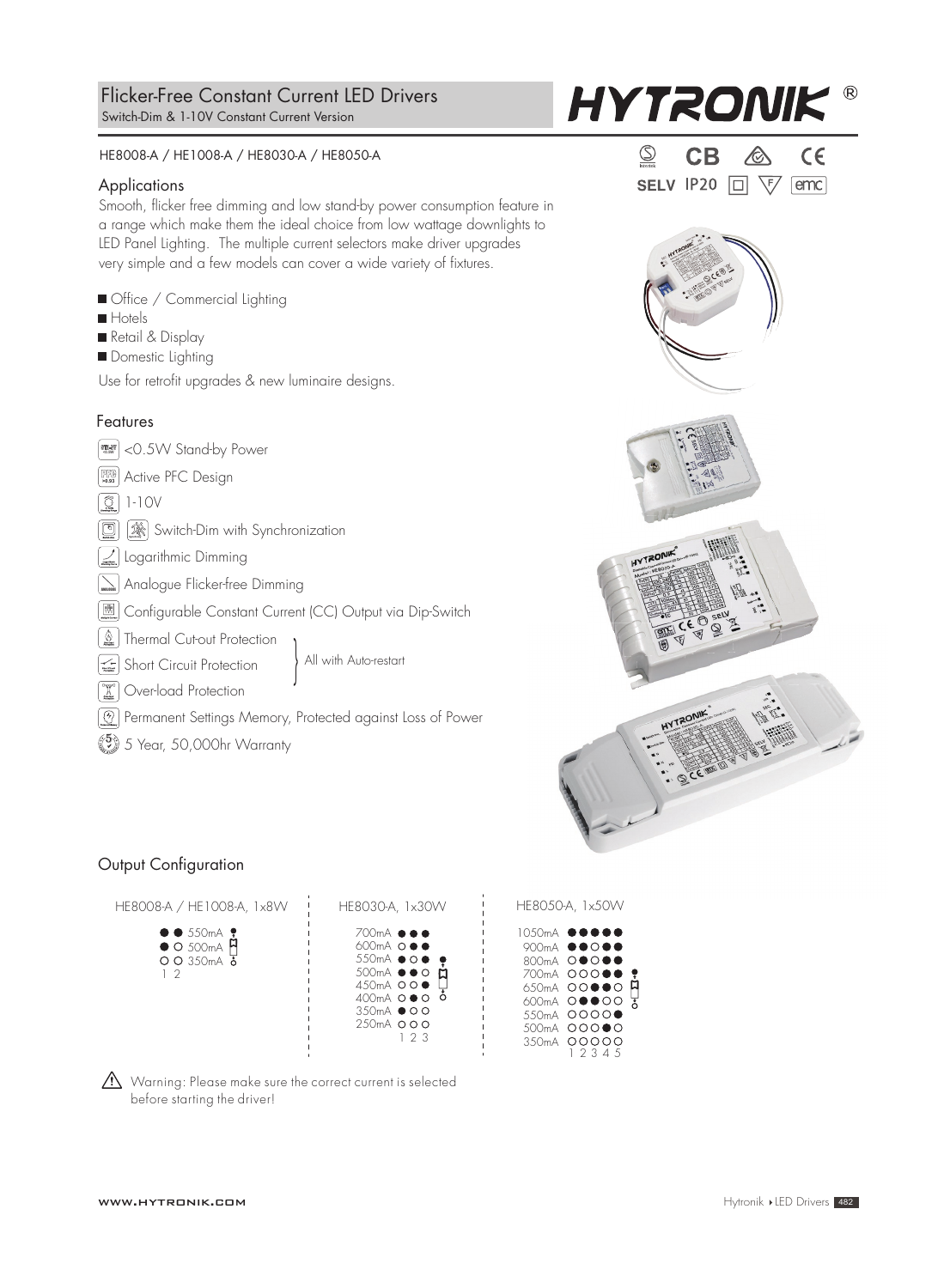# Technical Data

| Model No.         |                                                                   | <b>HE8008-A</b>                                            | <b>HE1008-A</b>                                           | <b>HE8030-A</b>                                                                                                                                                              | <b>HE8050-A</b>                                                                                                                                                                                   |  |  |  |  |
|-------------------|-------------------------------------------------------------------|------------------------------------------------------------|-----------------------------------------------------------|------------------------------------------------------------------------------------------------------------------------------------------------------------------------------|---------------------------------------------------------------------------------------------------------------------------------------------------------------------------------------------------|--|--|--|--|
|                   | Mains Voltage                                                     | 220~240VAC 50/60Hz                                         |                                                           |                                                                                                                                                                              |                                                                                                                                                                                                   |  |  |  |  |
|                   | Mains Current                                                     | $0.22 - 0.24A$                                             | $0.22 - 0.24A$                                            | $0.164 - 0.15A$                                                                                                                                                              | $0.29 - 0.27A$                                                                                                                                                                                    |  |  |  |  |
|                   | Power Factor                                                      | 0.9                                                        | 0.9                                                       | 0.9                                                                                                                                                                          | 0.9                                                                                                                                                                                               |  |  |  |  |
| Input             | Max. Efficiency                                                   | 88%                                                        |                                                           |                                                                                                                                                                              |                                                                                                                                                                                                   |  |  |  |  |
|                   | Dielectric Strength                                               |                                                            | Input→Output: 3000VAC                                     |                                                                                                                                                                              |                                                                                                                                                                                                   |  |  |  |  |
|                   | Leakage Current                                                   |                                                            |                                                           | < 0.25mA                                                                                                                                                                     |                                                                                                                                                                                                   |  |  |  |  |
| Output            | Power/Current/<br>Voltage Range                                   | 2-8W/350mA/6~24V<br>3-8VV/500mA/6~16V<br>3-8VV/550mA/6~15V | 2-8W/350mA/6~24V<br>3-8W/500mA/6~16V<br>3-8VV/550mA/6~15V | 15W /250mA /12-60V<br>21W /350mA /12-60V<br>24W /400mA /12-60V<br>27W /450mA /12-60V<br>30W /500mA /12-60V<br>30W /550mA /12-54V<br>30W /600mA /12-50V<br>30W /700mA /12-43V | 25W /350mA /15~72V<br>36W /500mA /15~72V<br>40W /550mA /15~72V<br>43W /600mA /15~72V<br>47W /650mA /15~72V<br>50W /700mA /15~72V<br>50W /800mA /15~63V<br>50W /900mA /15~56V<br>50W/1050mA/15~48V |  |  |  |  |
|                   | Ripple Current                                                    | <3%                                                        | <3%                                                       | <3%                                                                                                                                                                          | <3%                                                                                                                                                                                               |  |  |  |  |
|                   | Uout Max.                                                         | 38V                                                        | 38V                                                       | 80V                                                                                                                                                                          | 100V                                                                                                                                                                                              |  |  |  |  |
|                   | Turn-on Time                                                      | < 0.5s                                                     | < 0.5s                                                    | < 0.5s                                                                                                                                                                       | < 0.5s                                                                                                                                                                                            |  |  |  |  |
|                   | Dimming Interface                                                 | Switch-Dim, 1-10V                                          |                                                           |                                                                                                                                                                              |                                                                                                                                                                                                   |  |  |  |  |
|                   | Operation Temp.                                                   | Ta: $-20 - +50$ °C                                         | Ta: $-20 - +45$ °C                                        | Ta: $-20 - +50$ °C                                                                                                                                                           | Ta: $-20 - +45$ °C                                                                                                                                                                                |  |  |  |  |
| Environment       | Case Temp. (Max.)                                                 | 80°C                                                       | 80°C                                                      | 85°C                                                                                                                                                                         | 80°C                                                                                                                                                                                              |  |  |  |  |
|                   | IP Rating                                                         | IP <sub>20</sub>                                           | IP20                                                      | IP20                                                                                                                                                                         | <b>IP20</b>                                                                                                                                                                                       |  |  |  |  |
|                   | <b>EMC Standard</b><br>EN55015, EN61547, EN61000-3-2, EN61000-3-3 |                                                            |                                                           |                                                                                                                                                                              |                                                                                                                                                                                                   |  |  |  |  |
| Safety<br>and EMC | Safety Standard                                                   | EN61347-1, EN62493, EN61347-2-13                           |                                                           |                                                                                                                                                                              |                                                                                                                                                                                                   |  |  |  |  |
|                   | Certifications                                                    | Semko, CB, RCM, CE, EMC                                    |                                                           |                                                                                                                                                                              |                                                                                                                                                                                                   |  |  |  |  |

Dimensions and Terminals



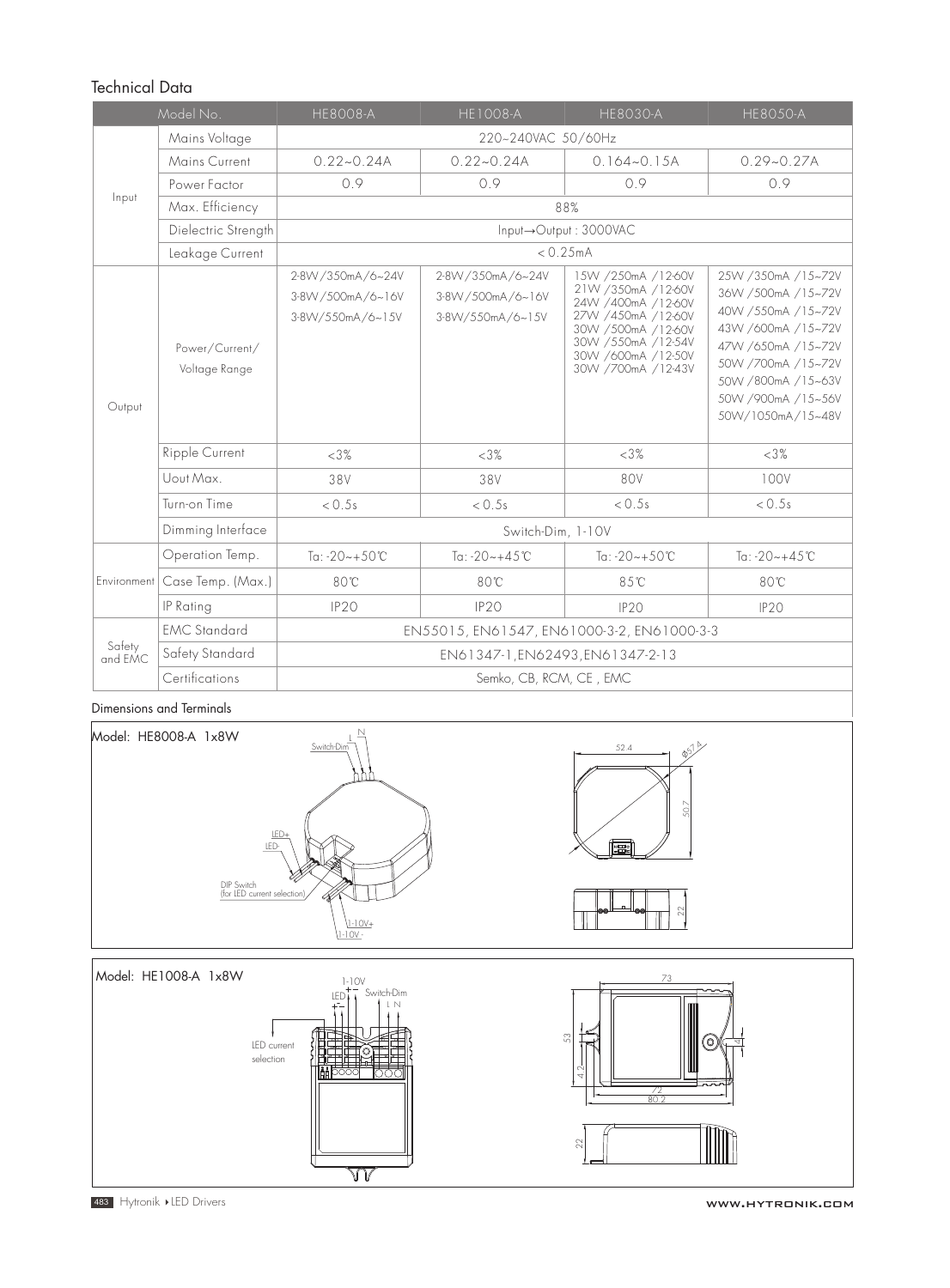



# Wire Preparation



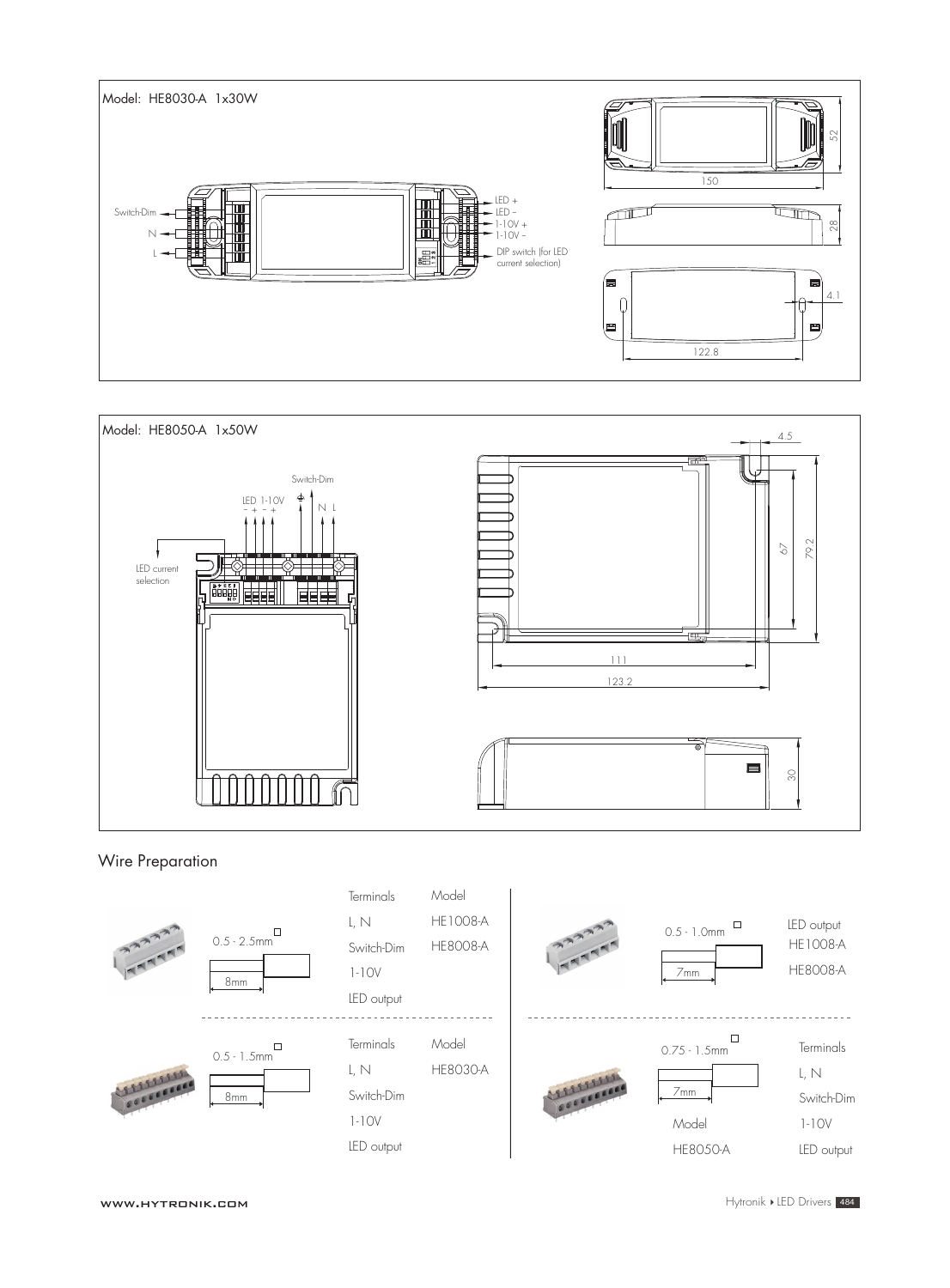# Loading and In-rush Current

| Model                   | <b>HE8008-A / HE1008-A</b><br>HHSO(3)A |             | HF8()5()-A |
|-------------------------|----------------------------------------|-------------|------------|
| In-rush Current (Imax.) | 8.4A                                   |             | 58A        |
| Pulse Time              | l us                                   | $42.5\nu s$ | 49us       |

# Number of Drivers Based upon 16A Circuit Breaker

| Cct Breaker Type | HE8008-A / HE1008-A | HF8030-A | HER()5()A |
|------------------|---------------------|----------|-----------|
| Type B           | 70                  | $\cup$ . |           |

# Conversion table for max. quantities of drivers on other types of Miniature Circuit Breaker

| MCB Type | <b>Rating</b> | Relative number of drivers | MCB Type | Rating | Relative number of drivers' |
|----------|---------------|----------------------------|----------|--------|-----------------------------|
|          | 6A            | 100% (see table above)     | ◡        | 10A    | 104%                        |
| B        | 10A           | 63%                        |          | 13A    | 135%                        |
| Β        | 3A            | 81%                        |          | 16A    | 170%                        |
| B        | 20A           | 125%                       |          | 20A    | 208%                        |
| В        | 25A           | 56%                        | С        | 25A    | 260%                        |

\* Environmental factors (such as temperature) will also inuence the maximum number of the drivers. Please refer to the MCB manufactures datasheet for loading and derating factors.

# Wiring Diagrams

Switch-Dim Connection



1-10V Connection



\* Unused terminals have been omitted for clarity.

For further details of the dimming interfaces, please refer to the last section of this datasheet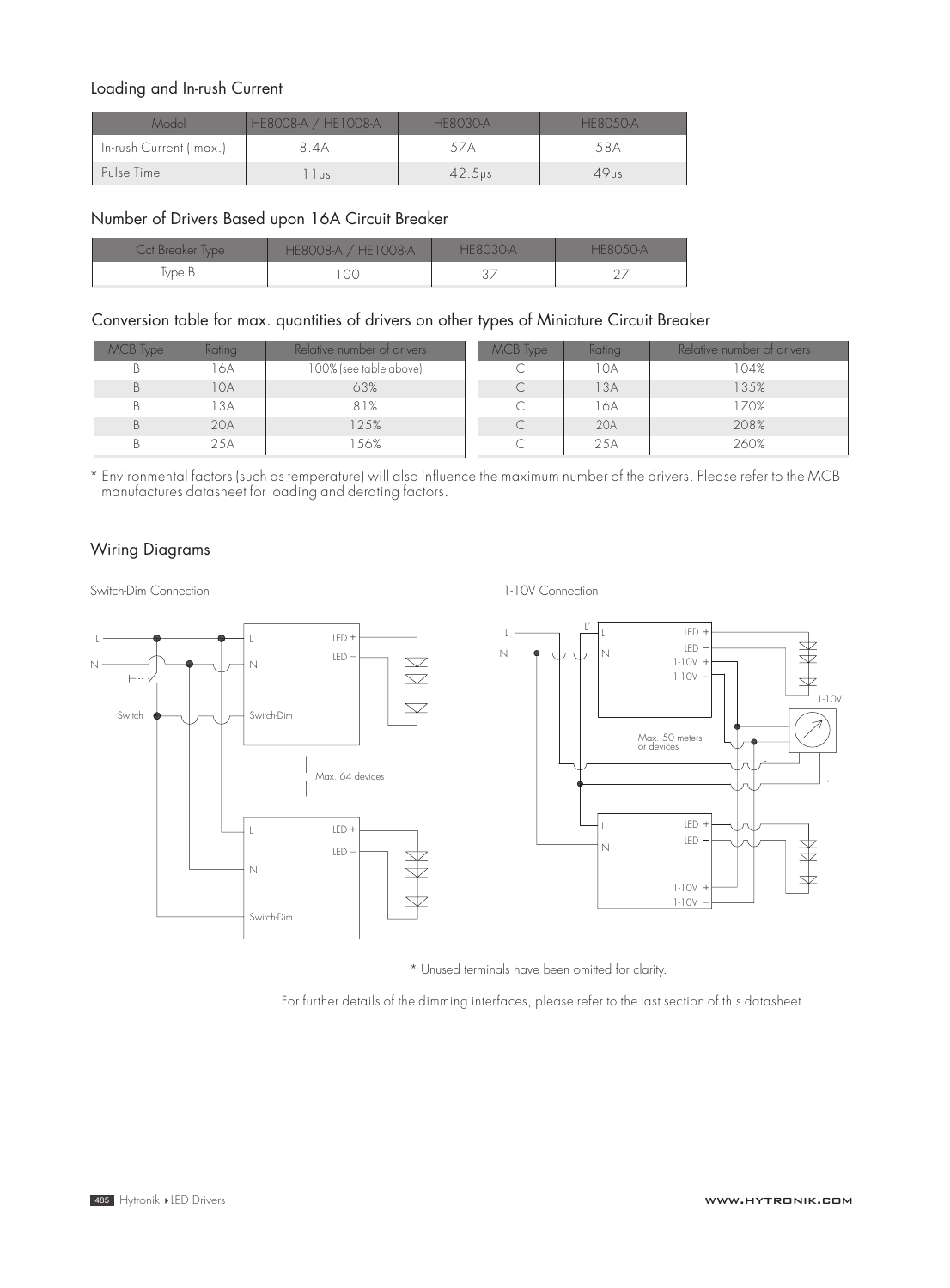### Performance Characteristics

HE8008-A / HE1008-A



HE8030-A



HE8050-A